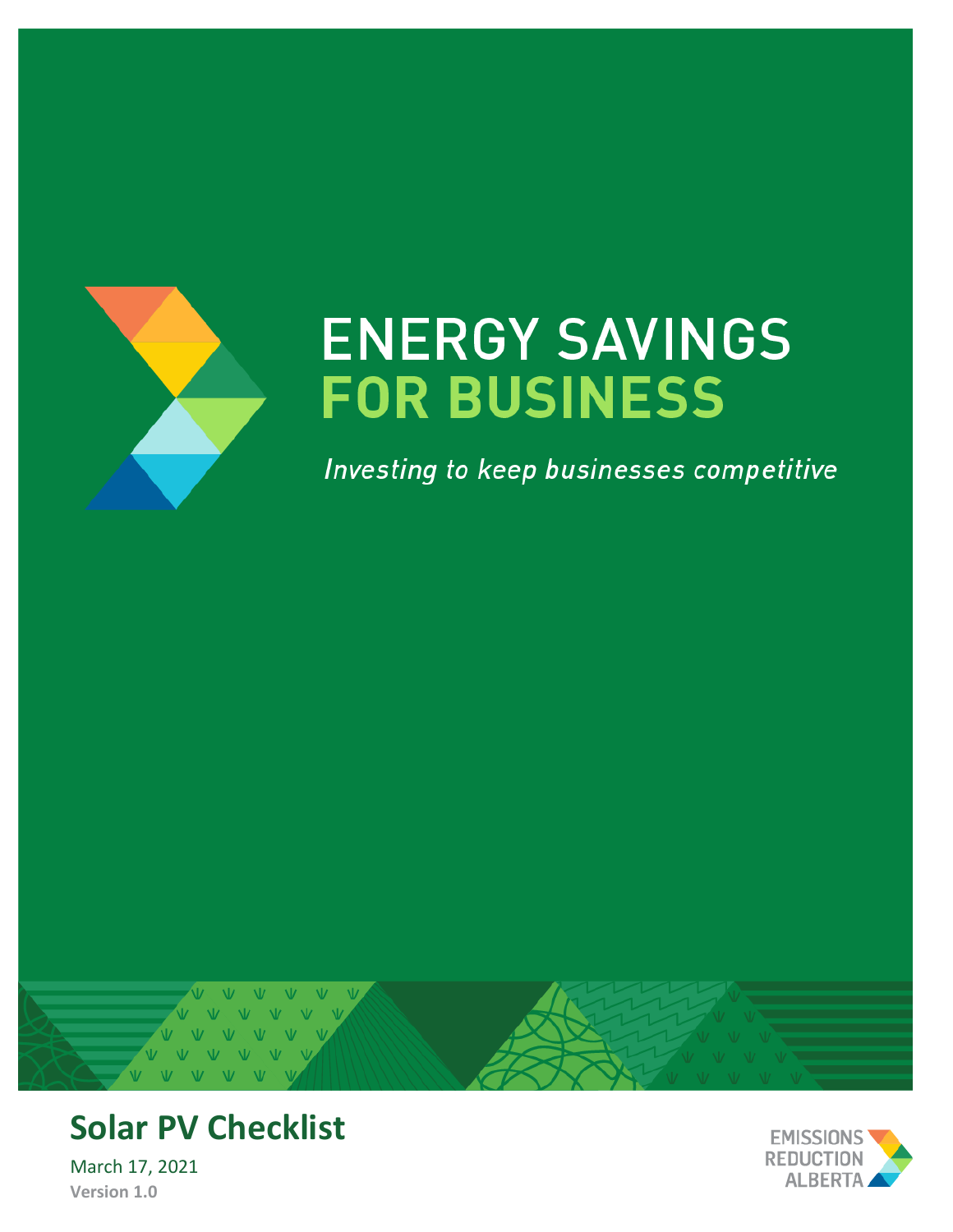# **Table of Contents**

| CALCULATING THE SOLAR YIELD AND COMPARING IT TO THE OPTIMAL SCENARIO 4 |  |
|------------------------------------------------------------------------|--|
|                                                                        |  |
|                                                                        |  |
|                                                                        |  |
|                                                                        |  |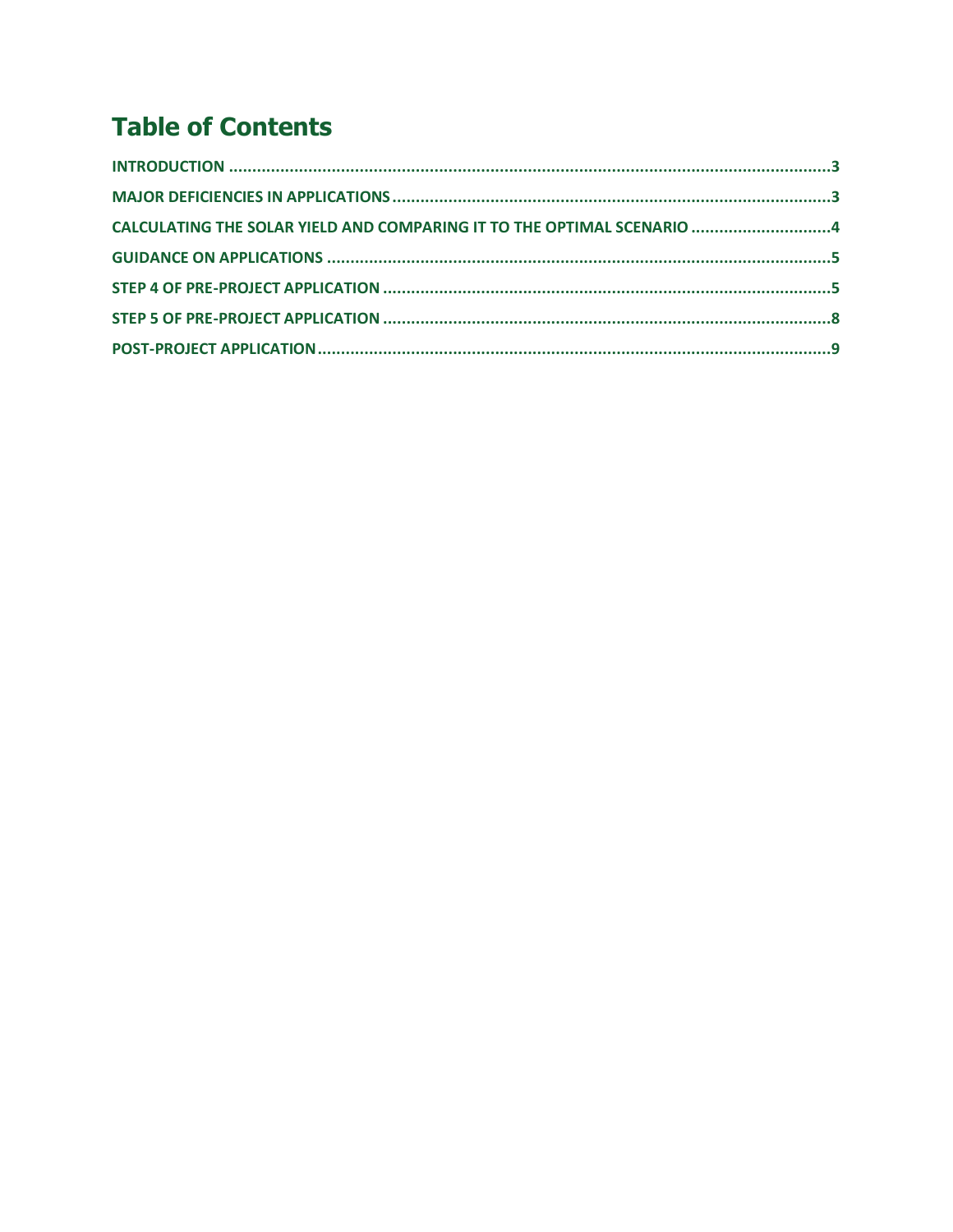# <span id="page-2-0"></span>**INTRODUCTION**

This document is intended as a guide to support the submission of accurate and complete solar PV project applications. All applicants with solar PV measures should ensure the application meets the Eligibility Requirements set out in the Participant Terms and Conditions, Contractor Code of Conduct and Eligible Measures List. The applicant must submit the requested documentation and answer the questions contained within this document.

*It is recommended that a solar PV modelling software be used to answer some of the questions requested in the application. Examples of software include, but are not limited to:*

- *NREL's PV Watts*
- *RETScreen*
- *pvPlanner*
- *Solar Pro*
- *Heliscope*

# <span id="page-2-1"></span>**MAJOR DEFICIENCIES IN APPLICATIONS**

Please note that all applications must meet the eligibility requirements from the Participant Terms and Conditions, Contractor Code of Conduct, and the Eligible Measures List. As there is limited funding available for solar PV projects, the ESB program requires that **any applications submitted after 2 p.m. MT on March 17, 2021** do not contain major deficiencies (see list of major deficiencies below). Applications that are submitted with major deficiencies after this time will be rejected and will require resubmission after the identified deficiencies and any issues are resolved.

If an application is rejected, it will not maintain its place in the queue and will be treated as a new submission. To prepare and submit a new application for re-submission after rejection, it is recommended that you keep all the information you entered within a separate file so that you have it for easy reference.

If other issues are identified during the application review process that are not major deficiencies, and where confirmation is needed for compliance with Participant Terms and Conditions, Contractor Code of Conduct or the Eligible Measures List, then an Information Request will be submitted to the applicant. If the Information Request process does not clarify the eligibility or application requirements, then the application will be rejected.

A major deficiency is defined as a failure to provide a reasonably complete and comprehensive version of one or more of the following documents:

- A complete Form A with all the required information (upload in Step 4 of the Application Process)
- System Diagram/Site Layout Diagram (upload in Step 4 of the Application Process)
- Specification sheets for panels and inverters, indicating the specific model if multiple models are listed on the specification sheet (upload in Step 4 of the Application Process)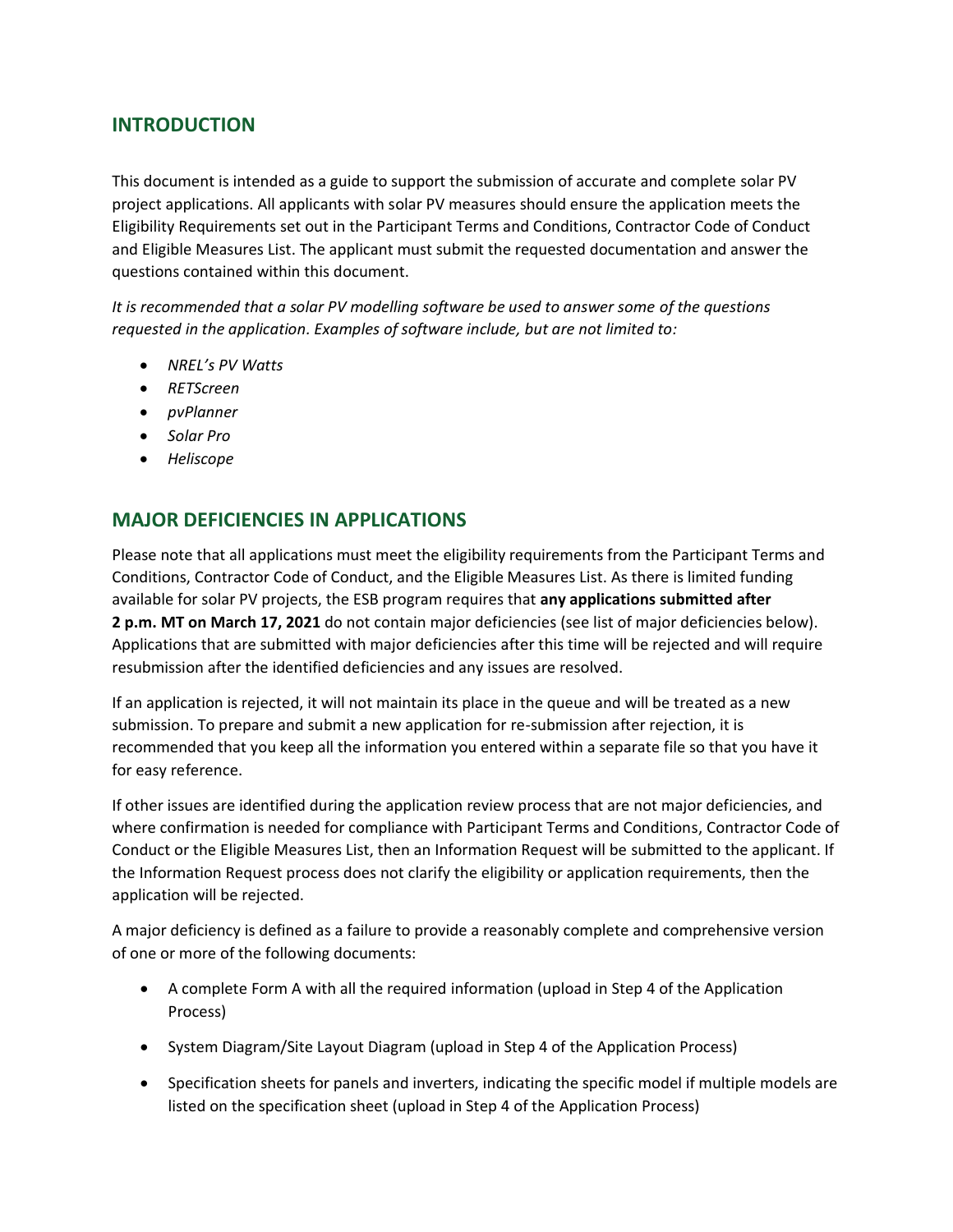- Single Line Diagram (upload in Step 5 of Application Process)
- Cost quote/invoice which outlines equipment and materials, installation and labour and design and other costs as three separate sub-totals. If further detail is available on individual line items within the three sub-totals, it is recommended to provide this information. The three sub-totals from the cost quote/invoice must be aligned with the costs provided in the application. The cost quote/invoice must include Contractor Name, Applicant Name, Facility Address, Project Size in DC Power, Date, Panel Model Number, Number of Panels, Inverter Model Number and Number of Inverters. (upload in Step 5 of Application Process)

# <span id="page-3-0"></span>**CALCULATING THE SOLAR YIELD AND COMPARING IT TO THE OPTIMAL SCENARIO**

To calculate the proposed system's performance, three scenarios are considered:

#### **Scenario 1: Application**

Parameters provided in the application are used to generate the solar yield.

#### **Scenario 2: Base Case for Solar Yield Calculation**

Parameters provided in the application, with the exception of the modelled system losses, which are set to 20% for consistency. Used to calculate the project the total yield for eligibility confirmation.

#### **Scenario 3: Optimal Case for Solar Yield Calculation**

Parameters provided in the application are used to calculate the optimal solar yield for eligibility confirmation, with the exception of the following parameters that will be set as follows:

- Azimuth: 180 $^{\rm o}$
- Tilt: Angle set at degree of latitude of location provided in application
- Modelled system losses: 20%

It is understood that other parameters will influence the optimal yield for a location; however these three parameters have been chosen for consistency and ease of calculation.

Scenario 2 ("Base Case for Solar Yield Calculation") will be compared to Scenario ("Optimal Case for Solar Yield Calculation"). Scenario 2 must be at least 75% of Scenario 3 to be eligible. If you need more information about the solar yield calculation, please refer to the solar PV webinar [video](https://www.youtube.com/watch?v=2MBUCGQNeUA&t=535s) on the ESB Program website.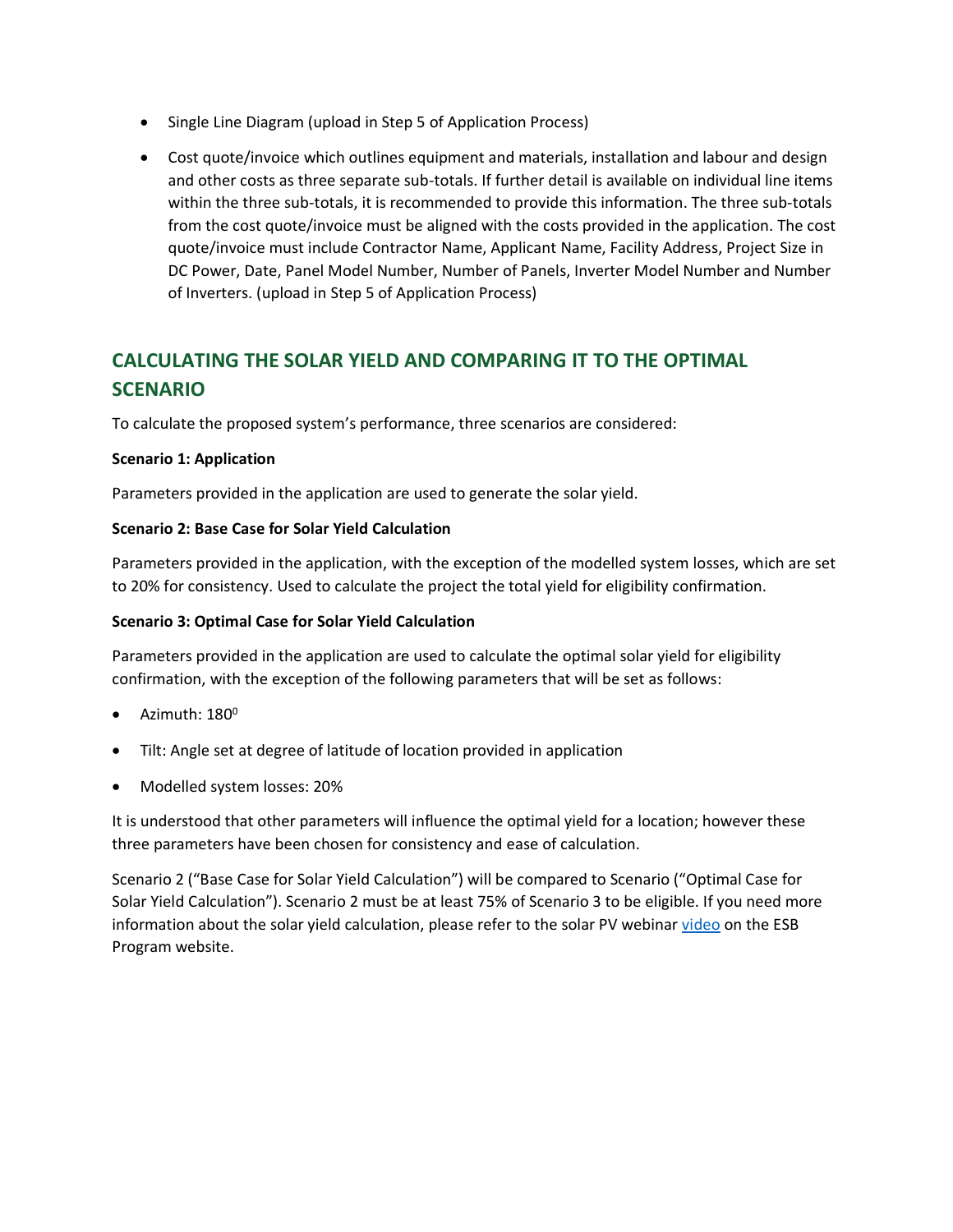# <span id="page-4-0"></span>**GUIDANCE ON APPLICATIONS**

The following sections provide guidance on solar PV applications, ensuring that they are complete, accurate and comprehensive.

APPLICATION TIP: If the system has multiple arrays or Site IDs, each array or Site ID can be submitted as its own measure.

The applicant and/or contractor will also need to provide the following information in Step 4 and Step 5 of the pre-project application submission, as further described in the tables below.

## <span id="page-4-1"></span>**STEP 4 OF PRE-PROJECT APPLICATION**

| <b>Field</b>                                 | <b>What to Enter</b>                                                                                                                                                                                                                  | <b>How Data or Input Provided is</b><br><b>Used</b>                                                                                                                 |
|----------------------------------------------|---------------------------------------------------------------------------------------------------------------------------------------------------------------------------------------------------------------------------------------|---------------------------------------------------------------------------------------------------------------------------------------------------------------------|
| Quantity                                     | Enter the number of solar PV<br>systems being installed                                                                                                                                                                               | · Calculate eligible incentive.<br>· Post-project QA/QC.                                                                                                            |
| Is it a retrofit or new<br>construction?     | Enter retrofit if the project is<br>being installed on an existing<br>building or the solar PV project<br>is providing power to existing<br>equipment.                                                                                | · Post-project QA/QC.                                                                                                                                               |
|                                              | Enter new construction if it is<br>being installed on a new<br>building or the solar PV project<br>is providing power to new<br>equipment.                                                                                            |                                                                                                                                                                     |
| Status of the interconnection<br>application | Select Not applied, Applied or<br>Approved. In either case submit<br>the complete Form A along<br>with all the documents<br>submitted to the wire service<br>provider for the approval at<br>Step 5 of the application<br>submission. | • You will receive a conditional<br>approval if "Applied" or "Not<br>Applied" is selected.<br>• Approval is required by the<br>post-project submission<br>deadline. |
| <b>Interconnection Form A</b><br>Application | Upload both the<br>interconnection application<br>and the supporting documents<br>including the single line<br>diagram if all the documents<br>can be combined.                                                                       | • Confirmation that application<br>has been submitted.                                                                                                              |
|                                              | If they cannot be combined,<br>upload the supporting<br>documents in Step 5 (see<br>below).                                                                                                                                           |                                                                                                                                                                     |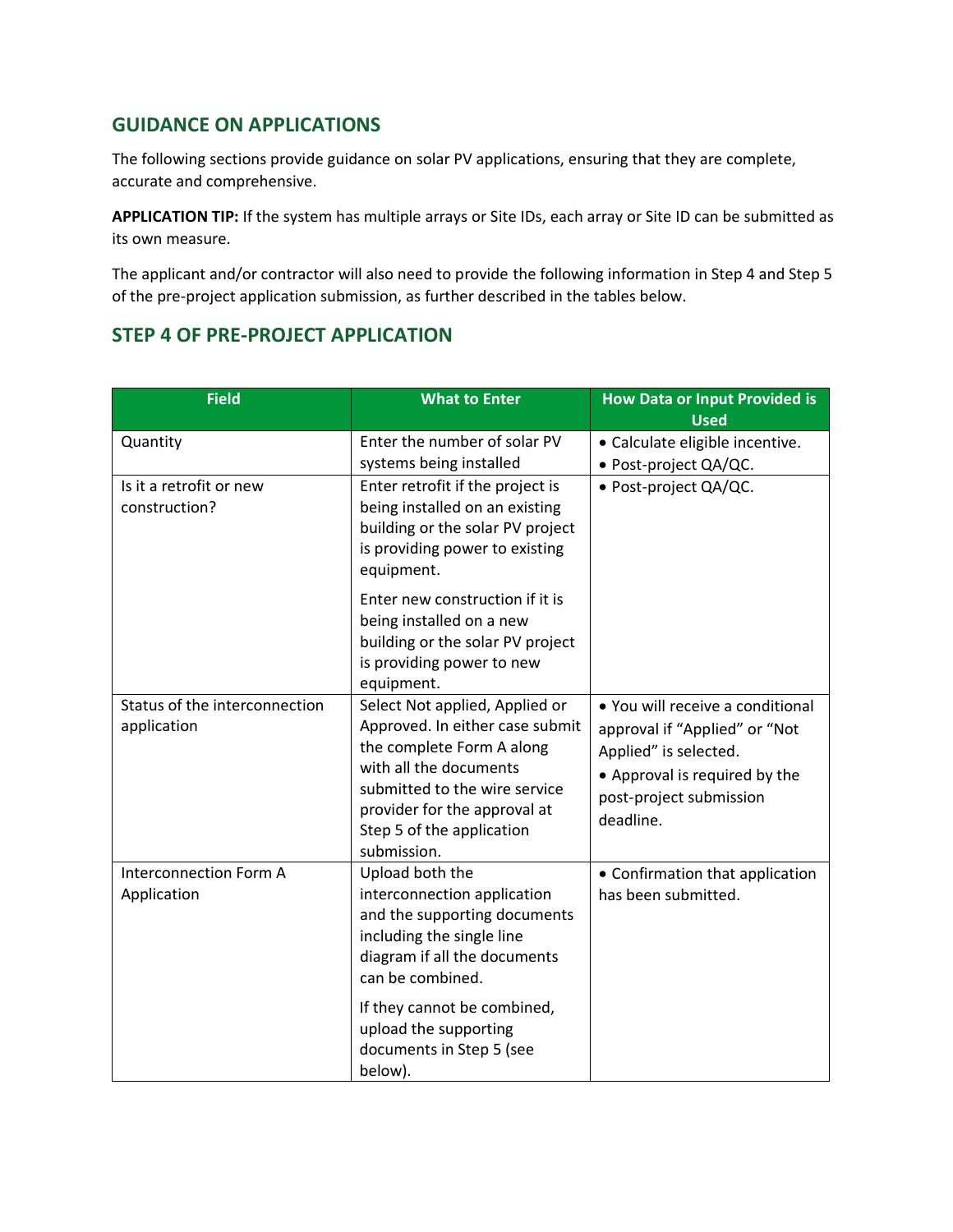| <b>Field</b>                   | <b>What to Enter</b>                             | How Data or Input Provided is<br><b>Used</b>           |
|--------------------------------|--------------------------------------------------|--------------------------------------------------------|
| Latitude                       | Enter the values with decimal                    | • Used to confirm facility                             |
|                                | places.                                          | address/location.                                      |
|                                |                                                  | · Used in PV Watts modelling.                          |
| Longitude                      | Enter the negative value with                    | • Used to confirm facility                             |
|                                | decimal places.                                  | address/location.                                      |
|                                |                                                  | . Used in PV Watts modelling.                          |
| DC system size (in kW)         | Enter the DC system size in kW                   | • Incentive calculation.                               |
|                                | considering the panels/                          | • Cross-referenced to                                  |
|                                | modules.                                         | <b>Interconnection Application</b>                     |
|                                |                                                  | and Form.                                              |
|                                |                                                  | • Cross-referenced to panel/                           |
|                                |                                                  | module specification sheets                            |
|                                |                                                  | uploaded.                                              |
|                                |                                                  | • Used in PV Watts modelling.                          |
| Module type                    | Select either Standard,<br>Premium or Thin Film. | · Post-project QA/QC.                                  |
|                                |                                                  | . Used in PV Watts modelling.                          |
| Array type                     | Select any one of the following:                 | · Post-project QA/QC.                                  |
|                                | • Fixed - Open Rack                              | . Used in PV Watts modelling.                          |
|                                | • Fixed - Roof Mount                             |                                                        |
|                                | • 1-Axis Tracking                                |                                                        |
|                                | • 1-Axis Backtracking                            |                                                        |
|                                | • 2-Axis Tracking                                |                                                        |
| Modelled Total System          | Account for all the possible                     | • Used in PV Watts modelling.                          |
| Losses (%)                     | system losses and enter value                    | • Evaluate if reasonable based                         |
|                                | in percentage.                                   | on location and surroundings.                          |
| Tilt (deg)                     | Enter tilt of the panels/                        | • Used in PV Watts modelling.                          |
|                                | modules with respect to the<br>ground.           | • Evaluate if reasonable based                         |
|                                |                                                  | on location and surroundings.                          |
| Azimuth (deg)                  | Enter the azimuth.                               | • Used in PV Watts modelling.                          |
|                                |                                                  | • Evaluate if reasonable based                         |
|                                |                                                  | on location and surroundings.                          |
| System Diagram                 | Upload the site/panel/ module<br>layout diagram. | · Used to check orientation of                         |
|                                |                                                  | panels/modules.                                        |
|                                |                                                  | · Used to confirm number of                            |
| <b>Retail Electricity Rate</b> | Enter the average value you are                  | panels/modules.                                        |
| (5/kWh)                        | using for your project payback                   | · Post-project QA/QC.<br>• Used in PV Watts modelling. |
|                                | calculations.                                    |                                                        |
| January - December AC          | Enter in the first year's values                 | · Post-project QA/QC.                                  |
| Energy (kWh)                   | from your solar modelling                        | . Used in PV Watts modelling.                          |
|                                | analysis of typical                              |                                                        |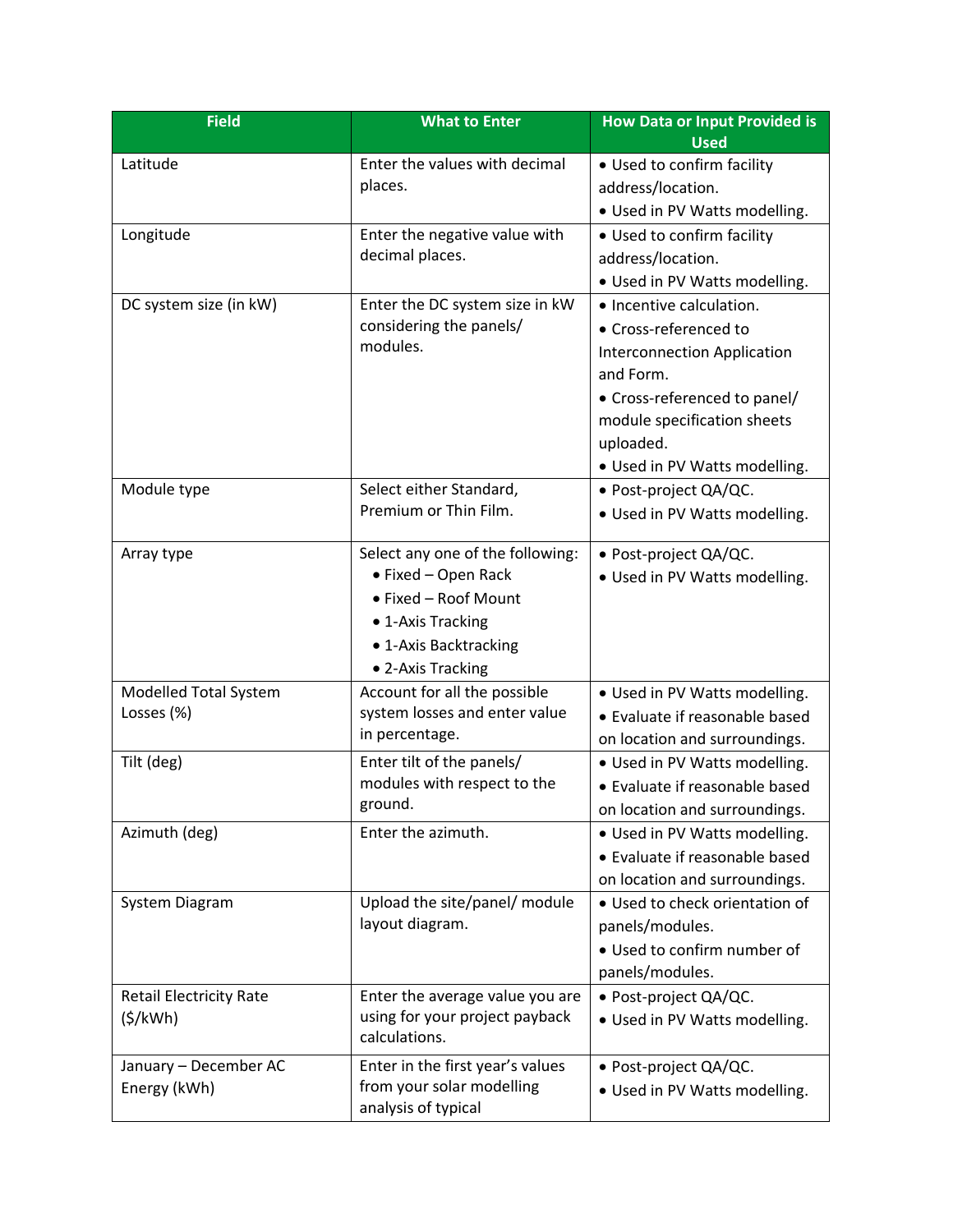| <b>Field</b>                           | <b>What to Enter</b>                                                                                                              | <b>How Data or Input Provided is</b><br><b>Used</b>                                                   |
|----------------------------------------|-----------------------------------------------------------------------------------------------------------------------------------|-------------------------------------------------------------------------------------------------------|
|                                        | environmental, climate and<br>operating conditions.                                                                               |                                                                                                       |
| <b>Panel Specification Sheet</b>       | Upload the panel/ module<br>specification sheet.<br>Indicate/circle which specific<br>panel/ module is being used for<br>project. | · Post-project QA/QC.<br>• Ascertain warranty<br>information (if provided on<br>specification sheet). |
| <b>Inverter Specification Sheet</b>    | Upload the Inverter<br>specification sheet.<br>Indicate/circle which specific<br>Inverter is being used for<br>project.           | · Post-project QA/QC.<br>• Warranty information (if<br>provided on specification<br>sheet).           |
| <b>Application Comments</b>            | Enter in any additional<br>information.                                                                                           | • Reviewer will read any<br>additional information<br>provided.                                       |
| <b>Equipment and Material</b><br>Costs | Enter equipment and material<br>costs as indicated on the<br>invoice/quote.                                                       | • Calculate incentive cap.<br>· Post-project QA/QC.                                                   |
| Labour Costs                           | Enter labour costs as indicated<br>on the invoice/quote.                                                                          | • Calculate incentive cap.<br>• Post-project QA/QC.                                                   |
| Design Costs                           | Enter design costs as indicated<br>on the invoice/quote.                                                                          | • Calculate incentive cap.<br>· Post-project QA/QC.                                                   |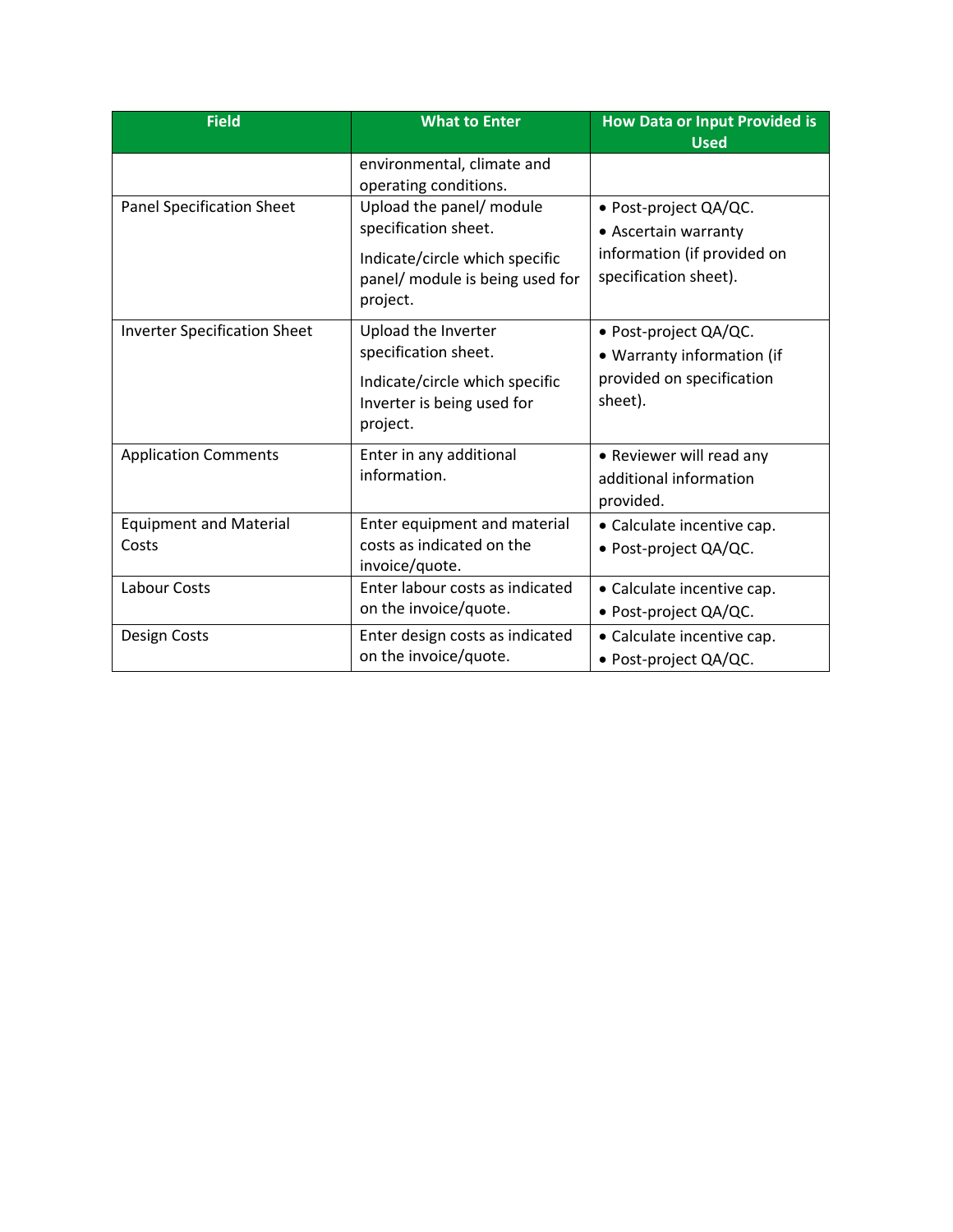# <span id="page-7-0"></span>**STEP 5 OF PRE-PROJECT APPLICATION**

| <b>Document</b>                      | <b>What to Enter</b>                                                                                                                                                                                                                                                                                   | <b>How Data or Input Provided is</b><br><b>Used</b>                                                                        |
|--------------------------------------|--------------------------------------------------------------------------------------------------------------------------------------------------------------------------------------------------------------------------------------------------------------------------------------------------------|----------------------------------------------------------------------------------------------------------------------------|
| Cost Quote                           | Quote or invoice should be<br>itemized to include quantity,<br>brand, model numbers for<br>equipment, applicant name,<br>contractor name, facility<br>address and date. Costs should<br>be indicated separately for:<br>• Equipment and Material<br>• Labour<br>• Design and Others<br>$\bullet$ Taxes | • Cross-reference against<br>provided costs in application.<br>• Calculate incentive cap.<br>· Post-project QA/QC.         |
| <b>Warranty Documents</b>            | Showing compliance with the<br>four warranty requirements<br>• 20-year power<br>performance<br>• 10-year panel/ module<br>• 10-year inverter<br>•1 year workmanship                                                                                                                                    | • Checking compliance with<br>warranty requirements.                                                                       |
| Single Line Diagram                  | Upload the Single Line Diagram<br>that supports the<br><b>Interconnection Application</b><br>and Form A.                                                                                                                                                                                               | • Review Interconnection<br>Agreement application and<br>confirm application was<br>supported with single line<br>diagram. |
| <b>Electricity Bill for Facility</b> | Upload the electricity bill for<br>the facility if the Site ID<br>contained in the Form A does<br>not show a rate class.<br>Does not apply to new<br>construction facilities.                                                                                                                          | • Ascertain rate class.                                                                                                    |